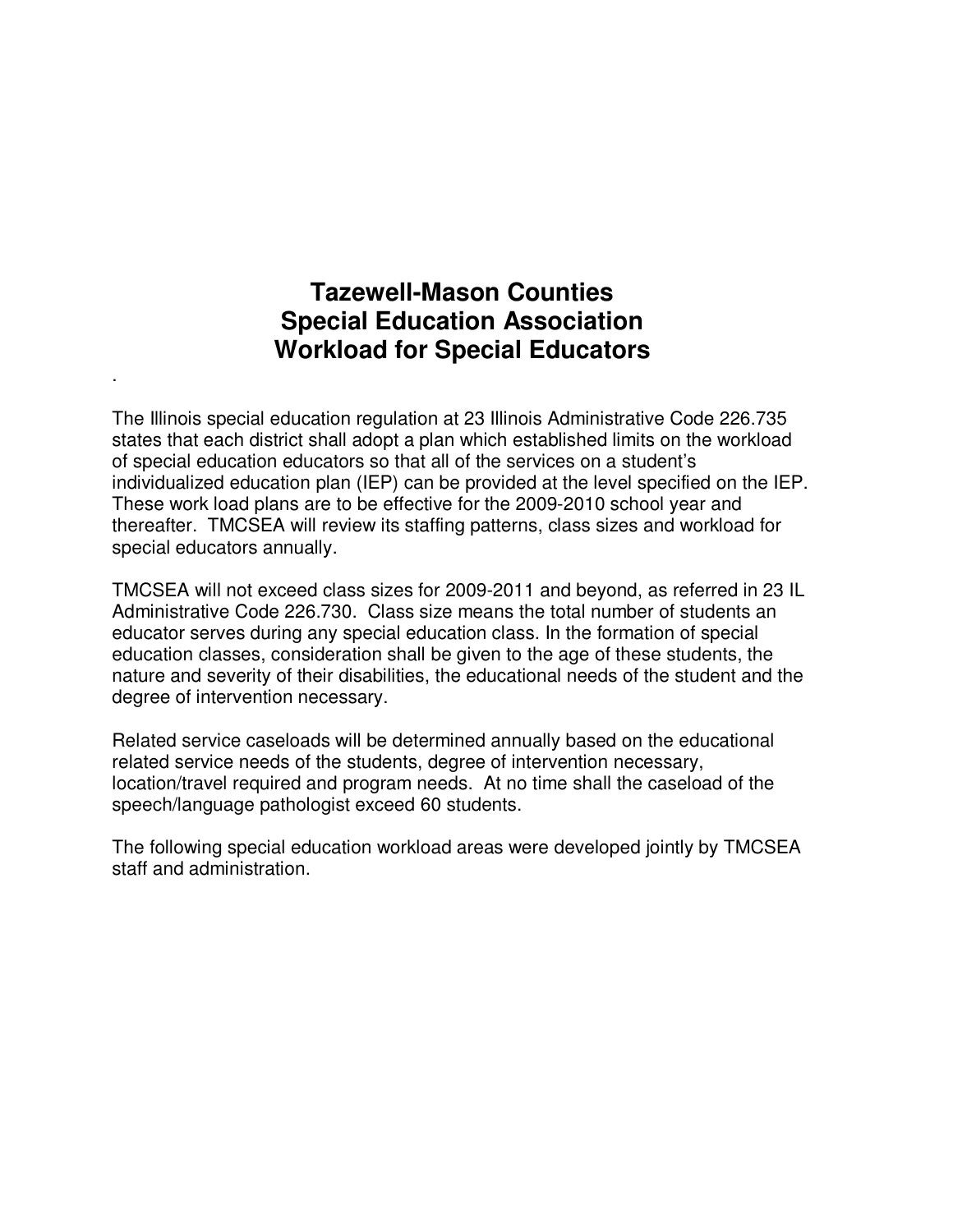### **Teacher**

- 1. Meet the intent of the Individuals with Disabilities Education Act (IDEA) by implementing appropriate and effective service options and providing interventions designed to meet individual student needs. May include, but not limited to:
	- Self-care responsibilities (ex: toileting, grooming)
	- Physical positioning (ex: range of motion, standing)
	- Medical component
	- Individualized instruction
	- Behavioral management
- 2. Consultative services and other collaboration among staff members. May include, but not limited to:
	- Problem Solving Team
	- Release time for observations in other classrooms
	- TMCSEA consultative service requests (ex: AT, Autism, Vision)
- 3. Attendance at IEP meeting, staff conferences and professional development.

May include, but not limited to:

- IEP meetings as scheduled
- Staff meetings
- Early release SIP training
- TMCSEA professional development activities
- Professional development conference attendance (external)
- Continuing education
- 4. Preparation, paperwork and reporting. May include, but not limited to:
	- Daily lesson plans
	- Daily weekly instructional logs
	- Behavioral, health related logs
	- Quarterly progress report
	- IEP annual report
	- IAA
	- 3 year re-evaluation conferences
	- Parent communication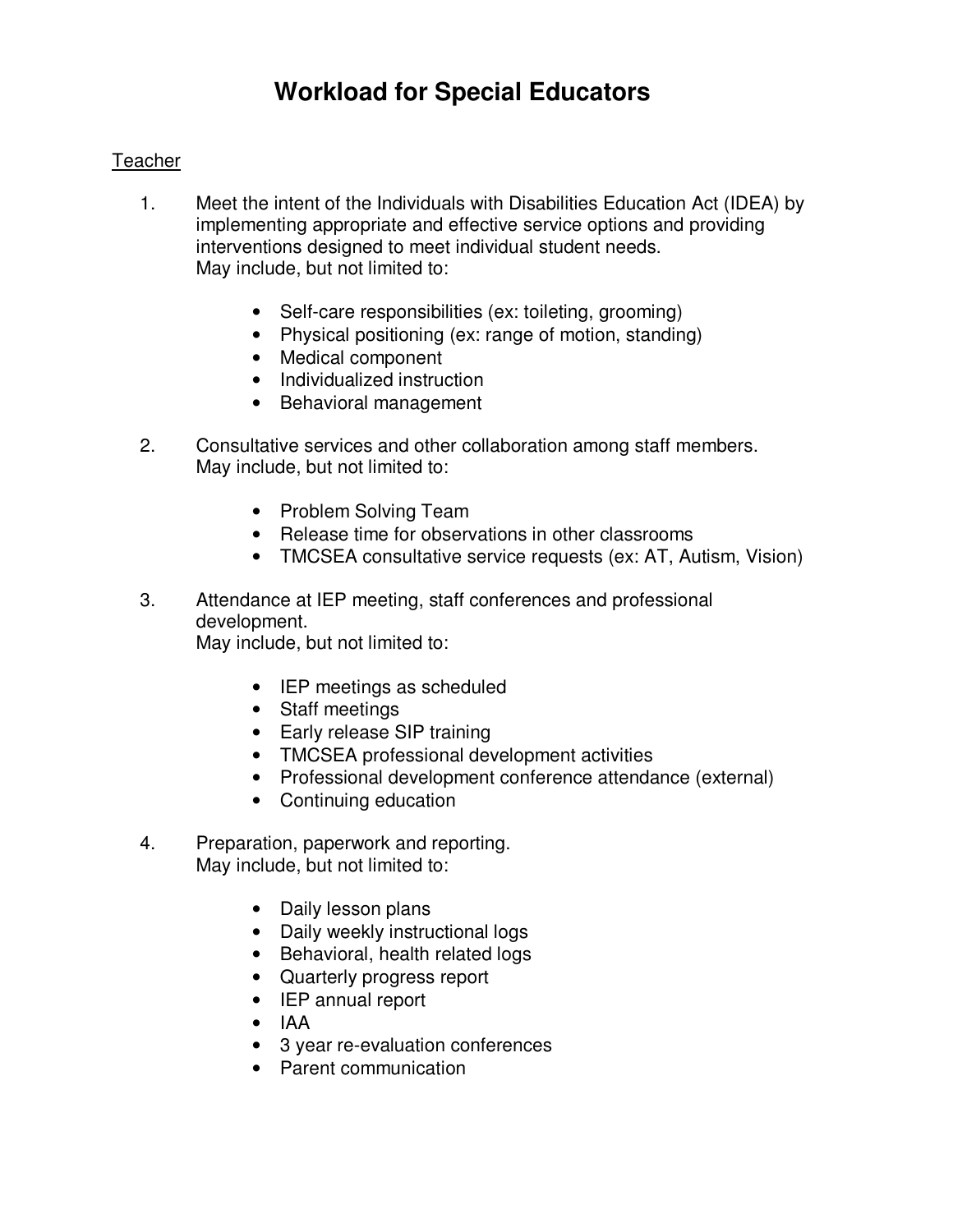### Paraprofessional

- 1. Meet the intent of the Individuals with Disabilities Education Act (IDEA) by implementing appropriate and effective service options and providing interventions designed to meet individual student needs. May include, but not limited to:
	- Self-care responsibilities (ex: toileting, grooming, dressing)
	- Physical positioning (ex: range of motion, standing)
	- Medical component (ex: cross-training)
	- Individualized instruction
	- Behavioral management
- 2. Consultative services and other collaboration among staff members. May include, but not limited to:
	- Daily communication with teacher
	- Problem Solving Team
- 3. Participation at staff meetings and professional development activities. May include, but not limited to:
	- Staff meetings
	- Early release SIP training
	- TMCSEA professional development activities
	- Professional development conference attendance (external)
	- Continuing education
- 4. Preparation, paperwork and reporting. May include, but not limited to:
	- Daily/Monthly attendance reports
	- Lunch count
	- Preparation of student materials
	- Behavioral/health related logs
	- Daily/weekly instructional logs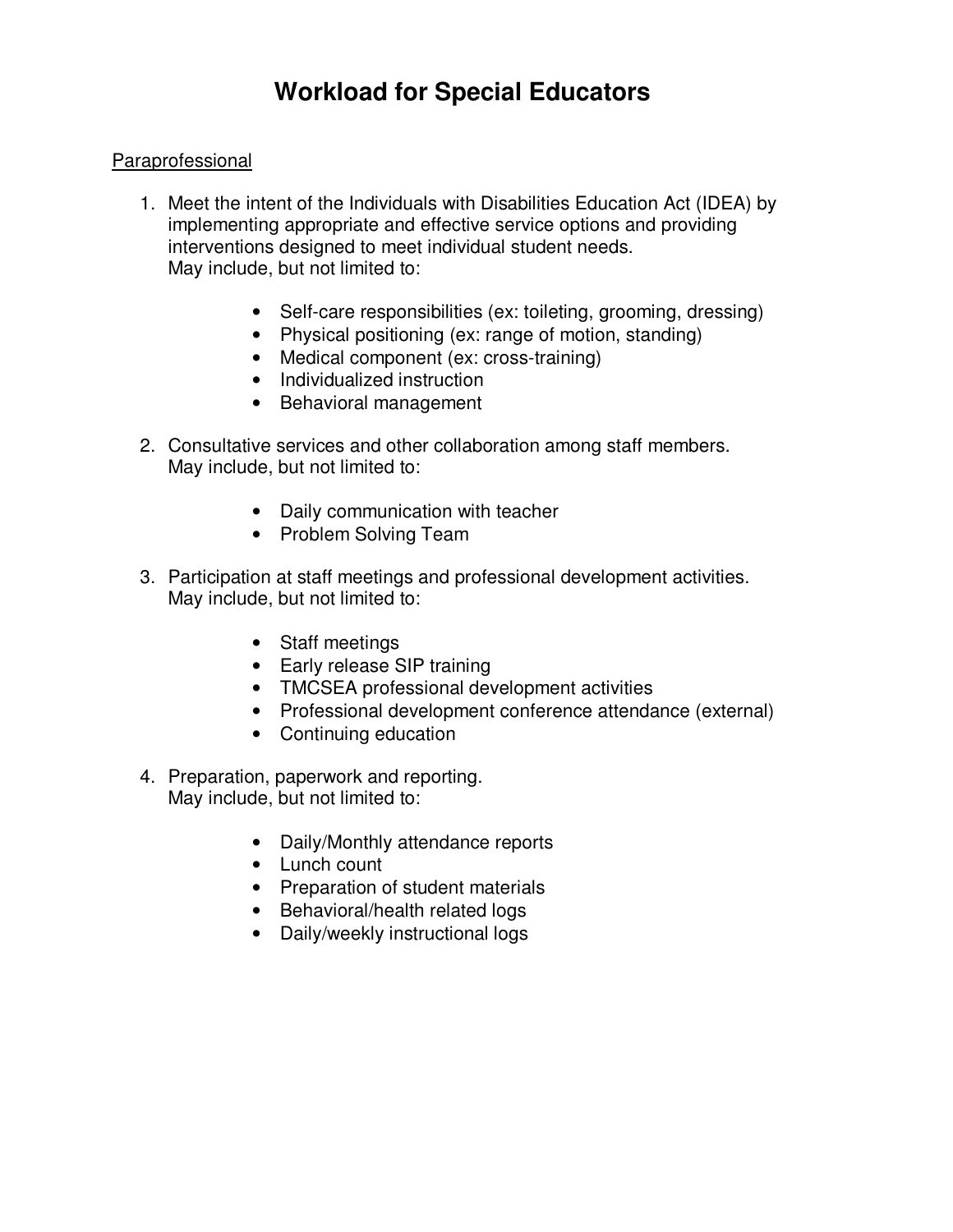### Physical and Occupational Therapy Assistants

1. Meet the intent of the Individuals with Disabilities Education Act (IDEA) by providing related services to assist in identifying and supporting student educational needs for participation in and benefit from the educational environment.

May include, but not limited to:

- Carry out therapeutic goals as established by the IEP
- Instruct/monitor classroom staff with self-care skills
- Instruct/monitor classroom staff in physical positioning (ex: ROM, orthotics)
- Instruct/monitor classroom staff in use of adaptive equipment
- Medical component
- Sensory strategies
- 2. Consultative services and other collaboration among staff members. May include, but not limited to:
	- Provide inservice training
	- Consult with educational team
	- Consult with medical team
- 3. Attendance at IEP meeting, staff conferences and professional development. May include, but not limited to:
	- IEP meetings as scheduled
	- Staff meetings
	- Early release SIP training
	- TMCSEA professional development activities
	- Professional development conference attendance (external)
	- Continuing education
- 4. Preparation, paperwork and reporting. May include, but not limited to:
	- Daily logs/data
	- Communication logs
	- Quarterly progress reports/updating files
	- IEP annual report
	- District billing
	- Medicaid billing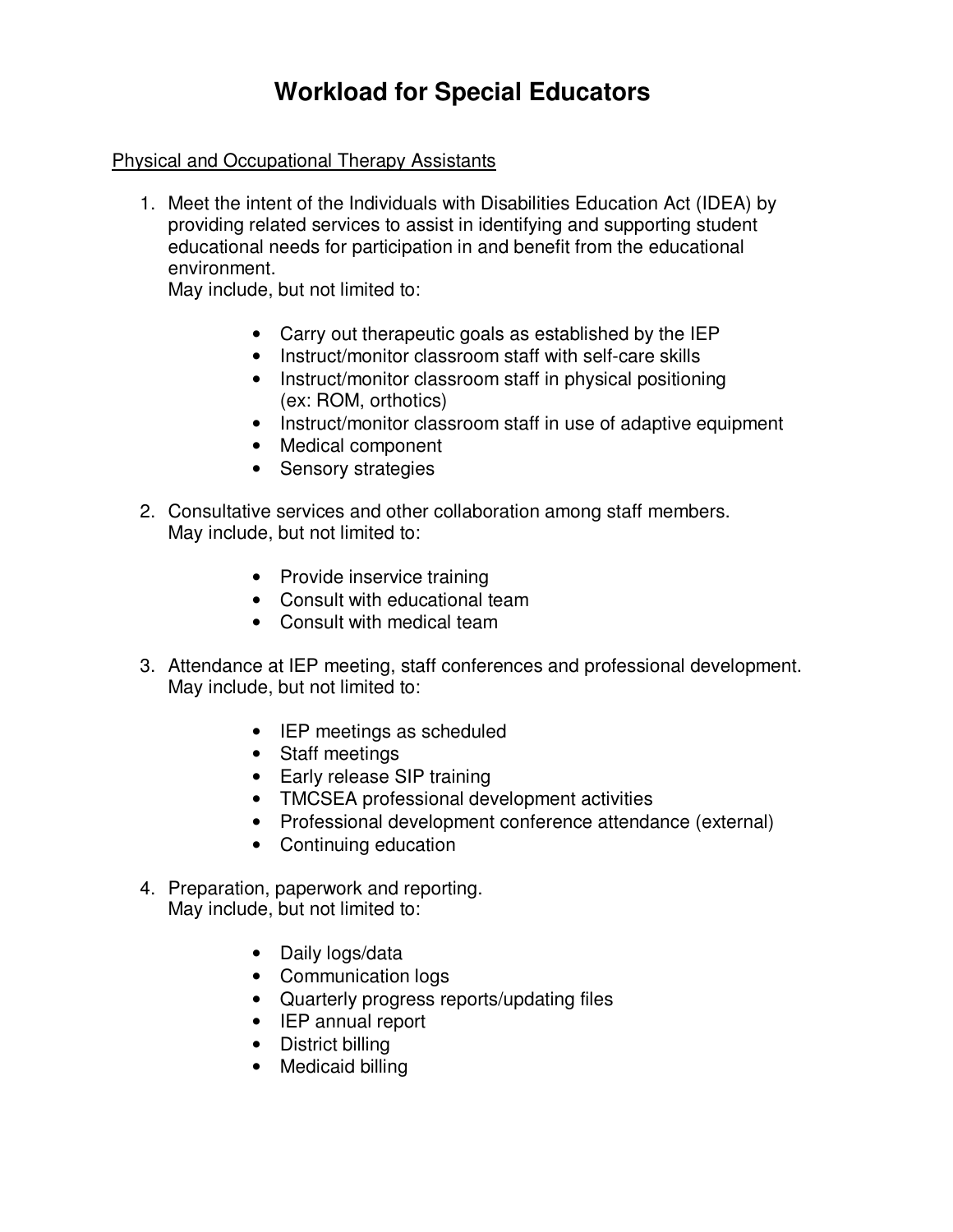#### Physical and Occupational Therapists

1. Meet the intent of the Individuals with Disabilities Education Act (IDEA) by providing related services to assist in identifying and supporting student educational needs for participation in and benefit from the educational environment.

May include, but not limited to:

- Evaluate need for school OT/PT
- Supervise PTA/COTA
- Carry out therapeutic goals as established by the IEP
- Instruct classroom staff with self-care skills
- Instruct classroom staff in physical positioning (ex: ROM, orthotics)
- Instruct classroom staff in use of adaptive equipment
- Medical component
- Sensory strategies
- 2. Consultative services and other collaboration among staff members. May include, but not limited to:
	- Provide inservice training
	- Consult with educational team
	- Consult with medical team
- 3. Attendance at IEP meeting, staff conferences and professional development. May include, but not limited to:
	- IEP meetings as scheduled
	- Staff meetings
	- Early release SIP training
	- TMCSEA professional development activities
	- Professional development conference attendance (external)
	- Continuing education
- 4. Preparation, paperwork and reporting. May include, but not limited to:
	- Evaluation report
	- Daily logs/data
	- Communication logs
	- Quarterly progress reports/updating files
	- IEP annual report
	- District billing
	- Medicaid billing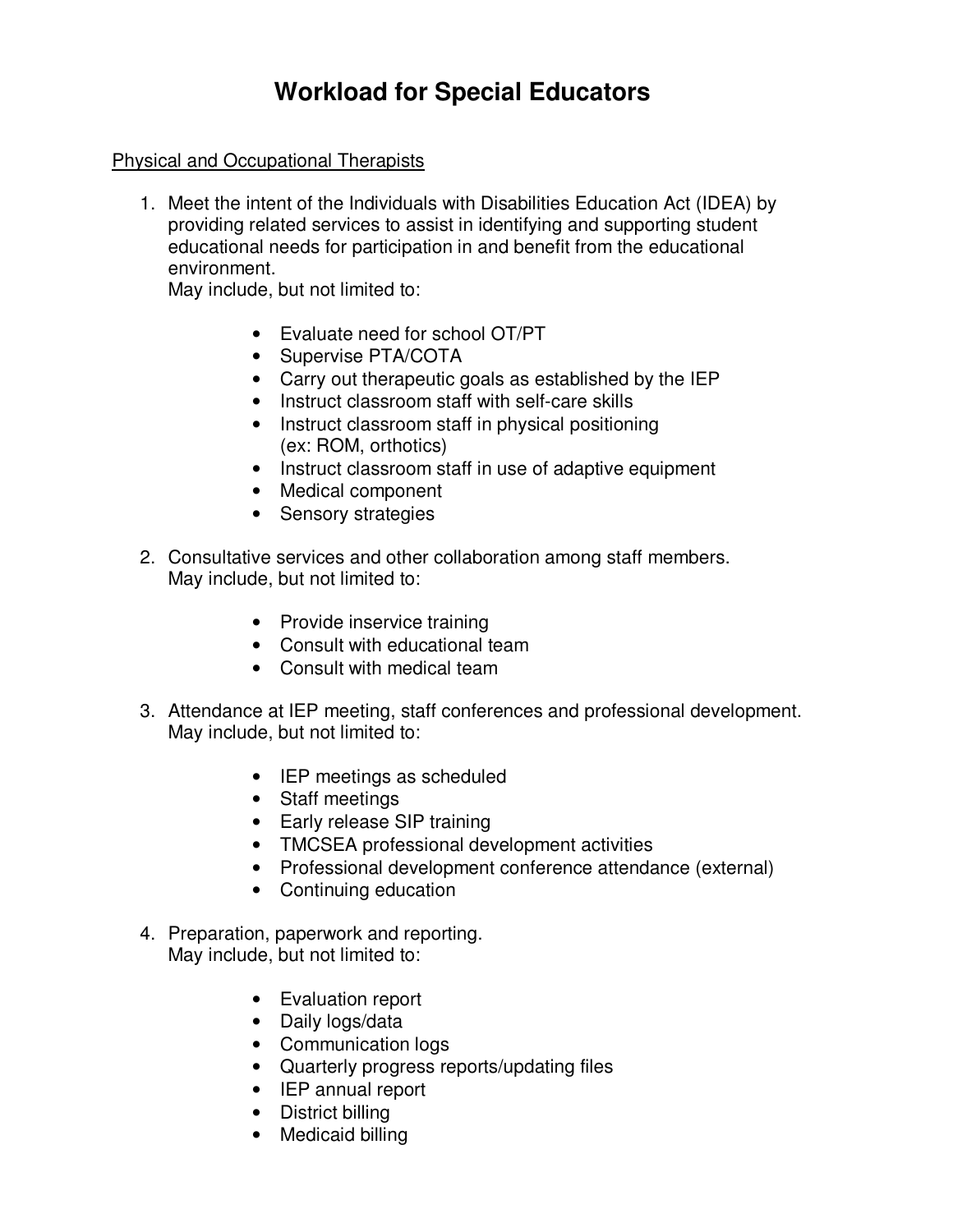#### School Social Worker

- 1. Meet the intent of the Individuals with Disabilities Education Act (IDEA) by providing related services to assist in identifying and supporting student educational needs for participation in and benefit from the educational environment. May include, but not limited to:
	- Identify children in need of service
	- Evaluate social/emotional/health needs of the student
	- Identify and carry out social work goals as established by the IEP
	- Participate in functional behavior assessment and creation of behavior plan
	- Instruct classroom staff on behavioral, social and emotional concerns
	- Provide group/classroom counseling
	- Provide educational interventions as assigned
	- Provide community resources to school personnel and families
	- Serve as a liaison between the home and school
- 2. Consultative services and other collaboration among staff members. May include, but not limited to:
	- Consult with RtI and educational teams
	- Provide inservice training on social, emotional and behavioral issues
	- Consult with family and/or community agencies
- 3. Attendance at IEP meeting, staff conferences and professional development. May include, but not limited to:
	- IEP meetings as scheduled
	- Staff meetings
	- Early release SIP training
	- TMCSEA professional development activities
	- Professional development conference attendance (external)
	- Continuing education
	- L.C.S.W. supervision
- 4. Preparation, paperwork and reporting. May include, but not limited to:
	- Evaluation report
	- Data collection/quarterly progress reports on IEP goals
	- Updating files/therapy notes
	- IEP annual report
	- FBA/BIP
	- Parent Communication
	- Medicaid billing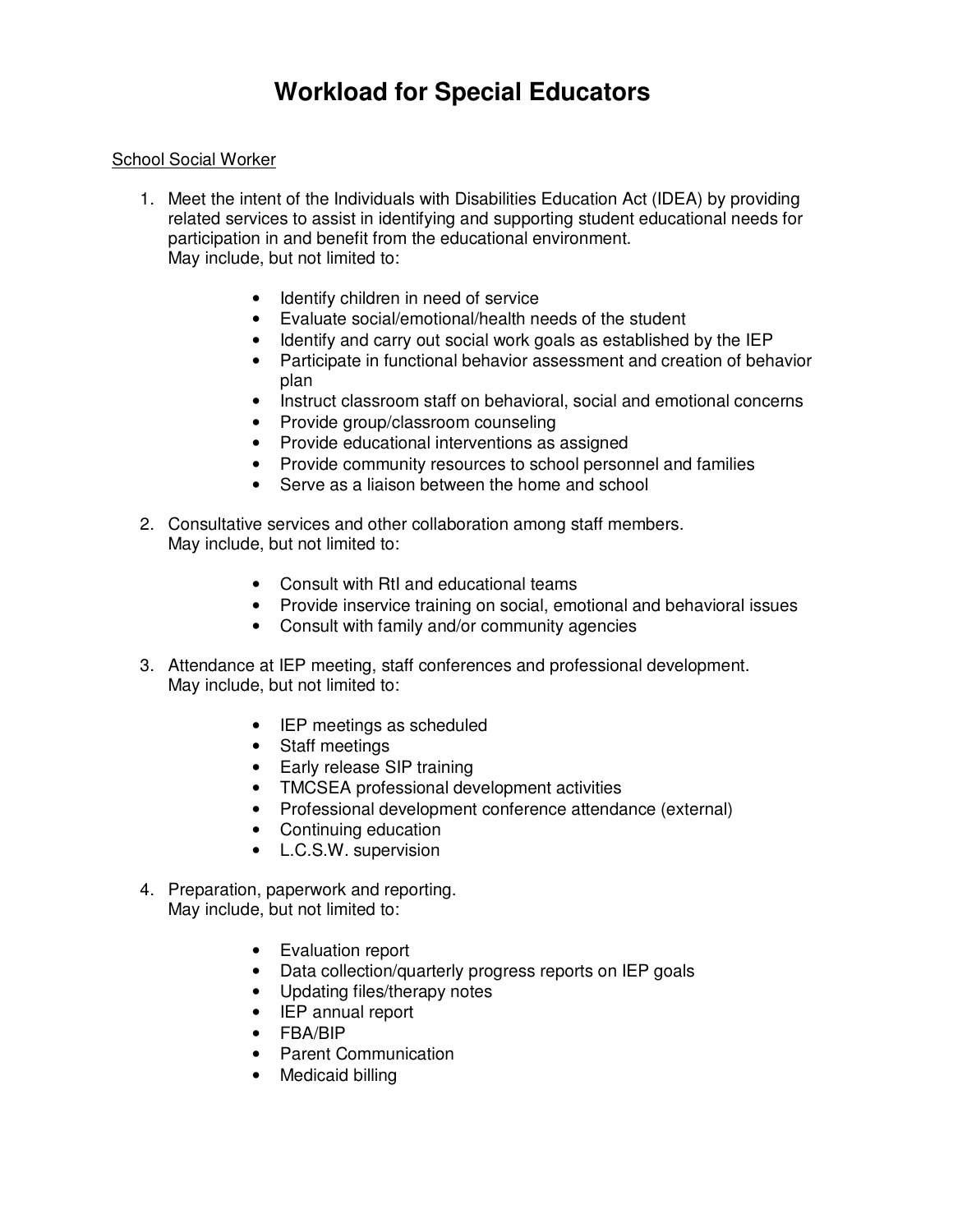#### School Psychologist

- 1. Meet the intent of the Individuals with Disabilities Education Act (IDEA) by providing related services to assist in identifying and supporting student educational needs for participation in and benefit from the educational environment. May include, but not limited to:
	- Identify children in need of service through RtI process
	- Evaluation of intelligence, learning processes and academic levels of students referred
	- Data based decision making and accountabilty
	- Functional behavior assessment, positive behavioral supports and creation of behavior plan
	- Provide group/classroom counseling
	- Provide educational interventions as assigned
	- Provide community resources to school personnel and families
	- Serve as a liaison between the home and school
	- Assessment of emotional/behavioral functioning (ex: BASC)
- 2. Consultative services and other collaboration among staff members. May include, but not limited to:
	- Collaborate with RtI teams on implementation of Tier 1, 2 and 3 interventions
	- Consult with educational team to provide effective instruction
	- Provide inservice training on academic and behavioral interventions
	- Consult with family and/or community agencies
- 3. Attendance at IEP meeting, staff conferences and professional development. May include, but not limited to:
	- IEP meetings as scheduled
	- Staff meetings
	- Early release SIP training
	- TMCSEA professional development activities
	- Professional development conference attendance (external)
	- Continuing education
- 4. Preparation, paperwork and reporting. May include, but not limited to:
	- Evaluation report
	- RtI Data collection
	- Updating files/therapy notes
	- IEP annual report
	- FBA/BIP
	- Parent Communication
	- Medicaid billing